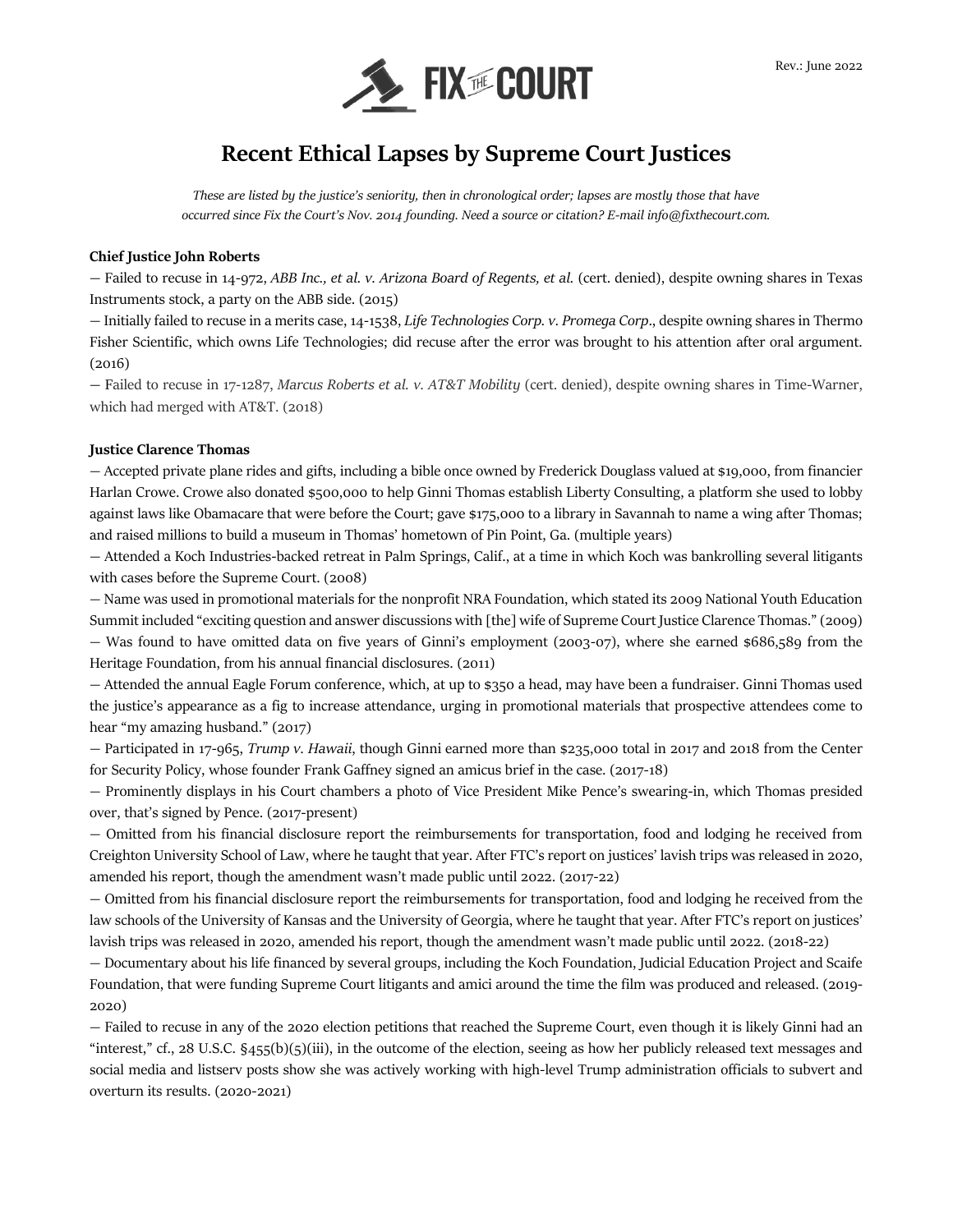— May have been in contact with Fla. Gov. Ron DeSantis possibly around the time in which Florida was a respondent in 21A247, *Ohio v. OSHA, et al.*, over the federal test-or-vax mandate. (2021)

— Failed to recuse in the petition 21A272, *Trump v. Thompson*, over the Jan. 6 Committee's access to documents related to the insurrection, even though Ginni signed a letter in December denouncing Committee's very existence, and it's likely documents that indicate her involvement to invalidate the election results will be turned over to the Committee. (2022)

— Is participating in 20-1199, *Students for Fair Admissions Inc. v. President & Fellows of Harvard College*, even though Ginni sits on the board of the National Association of Scholars, which filed an amicus brief in the case. (2022)

— Name is being used on third-party website, JusticeThomas.com, at the bottom of which is written "© 2022 · Justice Clarence Thomas." Though the domain name was purchased by Domains By Proxy, LLC, it is unlikely that Thomas himself maintains it, and it encourages visitors to purchase his memoir. (2022)

— Posed for a photo in a Supreme Court alcove with Herschel Walker, a Senate candidate in Georgia, seven weeks before Walker's primary election; photo was tweeted out by Walker's campaign communications director. (2022)

# **Justice Stephen Breyer**

— Failed to recuse in merits case 14–840, *FERC v. EPSA,* despite owning shares in Johnson Controls, a party on the EPSA side. Breyer learned about the conflict the day after oral argument and sold the stock. (2015)

— Attended a \$500-per-plate dinner at the University of Texas at Arlington with finance, legal and oil executives ahead of his talk at the school. The high price suggests the event was a fundraiser. (2016)

— Along with Alito, failed to recuse in 18-6644, *Feng v. Komenda and Rockwell Collins, Inc.* (cert. denied), though he owns shares in Rockwell's parent company, United Technologies Corp. Said he had "no way of knowing" about the conflict since Rockwell didn't file a response, which is spurious reasoning. (2019)

— While asking a question during oral argument in a public charge case, apparently gave away the result in 20-601, *Cameron v. EMW Surgical Center*, where Ky. Attorney General Daniel Cameron asked to intervene to defend a state law when no other governmental representative would defend it. (2022)

— Nothing wrong with justices voting but as of April 10, 2022, was a registered Democrat. (2022)

#### **Justice Samuel Alito**

— Failed to recuse in merits case 07-582, *FCC, et al., v. Fox Television*, *et al.*, despite holding 2,000 shares of Disney stock on behalf of his minor children. ABC, which Disney owns, was a party on the respondents' side. (2008)

— Failed to recuse in merits case 17-290, *Merck Sharp & Dohme Corp. v. Albrecht,* despite owning shares in Merck. Eventually sold shares and unrecused. (2017-2018)

— Along with Kavanaugh, met with the head of the National Organization for Marriage at the Supreme Court. NOM submitted an amicus brief in the merits cases 17-1618, *Bostock v. Clayton Co*.; 17-1623, *Altitude Express v. Zarda*; and 18-107, *R.G. & G.R. Harris Funeral Homes v. EEOC* that were unresolved at the time. (2019)

— Attended Secretary of State Mike Pompeo's taxpayer-funded Madison Dinner with other politicians and GOP donors. (2019) — Along with Breyer, failed to recuse in 18-6644, *Feng v. Komenda and Rockwell Collins, Inc.* (cert. denied), though he owns shares in Rockwell's parent company, United Technologies Corp. (2019)

— Speech to Federalist Society annual convention included discussion on COVID's impact on religious exercise at a time when cases concerning the topic remained active at the Court. (2020)

— Failed to recuse in 20-6256, *Valentine v. PNC Financial Services, et al*. (cert. denied), where one of the respondents was PNC Bank, whose shares Alito owns. (2021)

— Chillingly, given power imbalance between a justice and a journalist, quoted directly from a journalist's article on the "shadow docket" in speech attempting to rebut the justices' increasing use of emergency orders to make impactful rulings. (2021)

#### **Justice Sonia Sotomayor**

— Failed to recuse in 12-965, *Greenspan, v. Random House* (cert. denied), even though the respondent, her book publisher, had months before spent tens of thousands of dollars sending her around the country to promote her autobiography. (2013)

— Initially omitted from her 2016 financial disclosure report six free or reimbursed trips she took that year, including one to the University of Rhode Island where the school paid for up to 11 rooms in one of the state's fanciest hotels for her, her security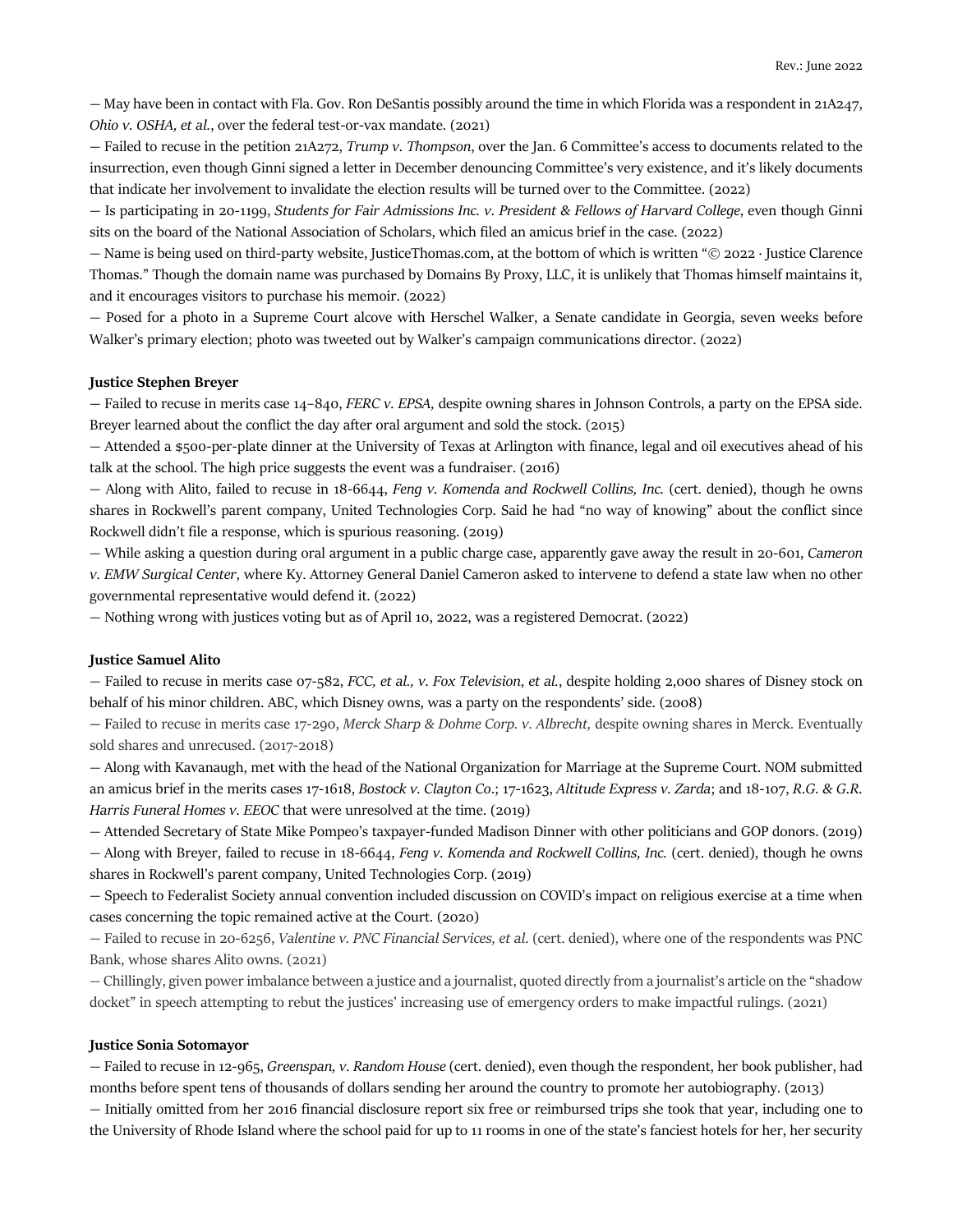detail and possibly some family friends; paid more than \$1,000 for her round-trip flight; gave her a five-car motorcade from the airport; and ordered 125 copies of her autobiography to sell in the school bookstore. The five other free-trip omissions were to the law schools of the University of Illinois, University of Minnesota and University of Wisconsin and to Rutgers University and the University of Alaska. The report was amended in 2021 and made public in 2022. (2016-2022)

— Failed to recuse in 19-560, *Nicassio v. Viacom, et al.* (cert. denied), where Penguin Random House was a party on the side of the respondents. By this point, Sotomayor had earned more than \$3 million from her book contracts with PRH since becoming a justice. (2019-20)

— Initially failed to recuse from merits case 19-518, *Colorado Department of State v. Michael Baca, et al.*, despite her close friendship with Polly Baca, one of the respondents. After some months, she did recuse. (2020)

# **Justice Elena Kagan**

— Failed to recuse from several Obamacare merits cases — including 11-393, *NFIB v. Sebelius*; 14-114, *King v. Burwell*; 19–840, *California v. Texas* — even though she was the U.S. solicitor general at the time the White House and her office were crafting the legal defense of the law. (2011, 2014 and 2020)

— Initially failed to recuse in the (argued and reargued) merits case 15–1204, *Jennings v. Rodriguez,* despite her previous work on the case when U.S. solicitor general. Stepped aside when the error was brought to her attention. (2016-2017)

— A speech she gave at the University of Wisconsin Law School was part of its Dean's Summit, which is an annual gathering for those who pledge at least \$1,000 per year to the school. (2017)

— Failed to recuse in 19-720, *U.S. v. Briones*, *Jr.*, a case that was remanded to the Ninth Circuit, even though she had previously participated in an earlier version of this case. (2021)

— Nothing wrong with justices voting but as of April 10, 2022, was a registered Democrat. (2022)

#### **Justice Neil Gorsuch**

— Gave a talk at Trump International Hotel in Washington to The Fund for American Studies. TFAS is an associate member of the State Policy Network, whose Illinois-based partner organization was at the time representing Mark Janus in a major union dues case, 16-1466, *Janus v. AFSCME*, that was argued the following year. (2017)

— Failed to recuse in 19-560, *Nicassio v. Viacom, et al.* (cert. denied), where Penguin Random House was a party on the side of the respondents. Gorsuch has earned more than \$650,000 from his PRH book contract since becoming a justice. (2019-20)

— Nothing wrong with justices voting but as of 2020 was a registered Republican. (2020)

— Spoke at a Florida Federalist Society event that was closed to the press and included appearances by Gov. Ron DeSantis and former Vice President Mike Pence. (2022)

## **Justice Brett Kavanaugh**

— Told the Senate Judiciary Committee during his confirmation hearing, "As we all know, in the United States political system of the early 2000s, what goes around comes around," among other musings. Unclear what this was in reference to. (2018) — Along with Alito, met with the head of the National Organization for Marriage at the Supreme Court. NOM submitted an amicus brief in the merits cases 17-1618, *Bostock v. Clayton Co.*; 17-1623, *Altitude Express v. Zarda*; and 18-107, *R.G. & G.R. Harris Funeral Homes v. EEOC* that were unresolved at the time. (2019)

#### **Justice Amy Barrett**

— Americans for Prosperity spent more than \$1 million to help get Barrett confirmed, and she did not recuse from the merits case 19-251, *Americans for Prosperity Foundation v. Bonta*. (2021)

— Gave a speech at the McConnell Center at the University of Louisville, standing next to Minority Leader Mitch McConnell, during which she exhorted the public not to view the Court as political. The speech, for which video streaming and video recording were prohibited, was preceded by dinner with Barrett, McConnell and 12 to 15 of the senator's friends. (2021)